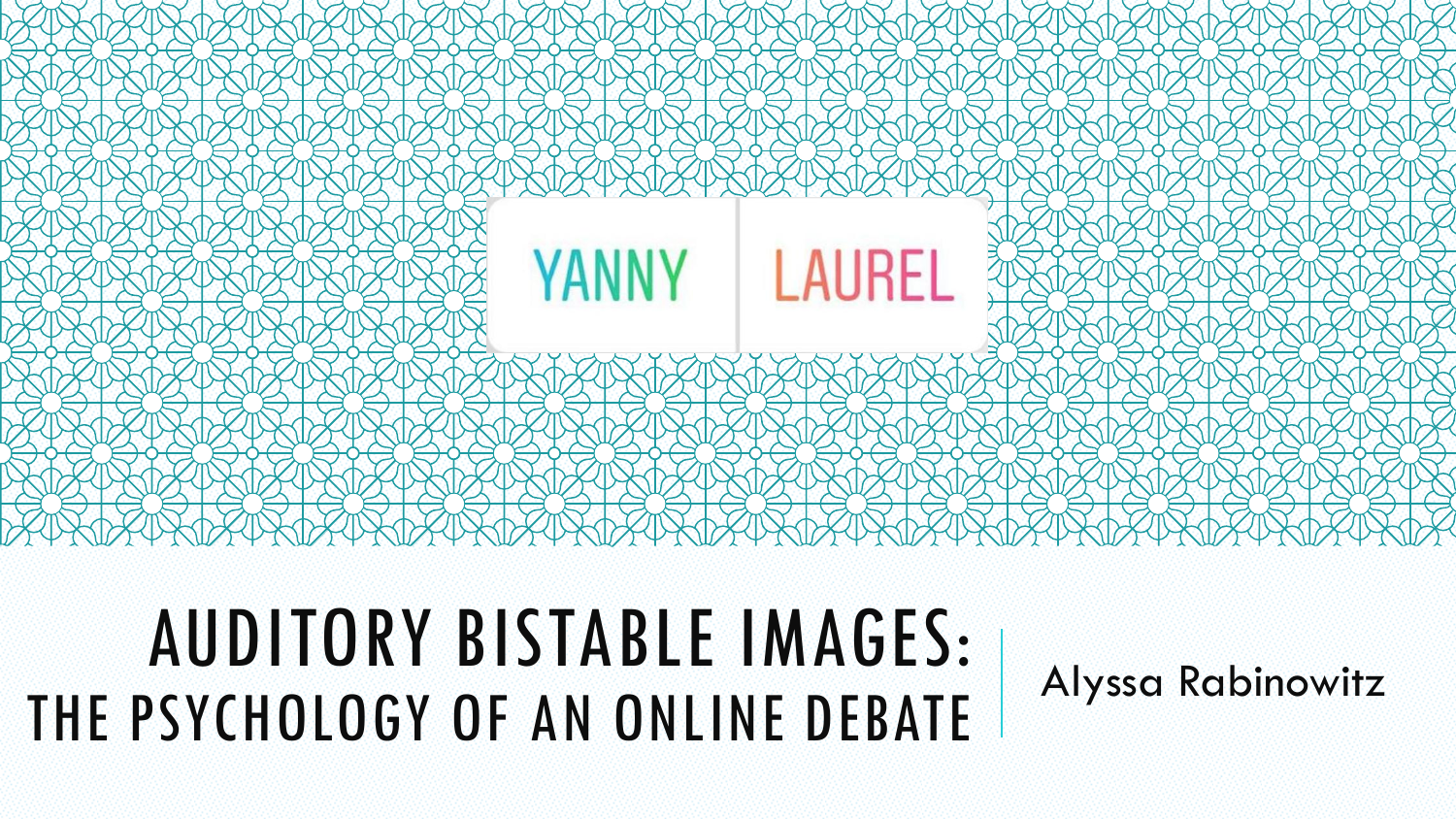# RATIONALE

•Visual bistable images (optical illusion) •"The Dress" – high individual differences

Auditory Illusions

• McGurk Effect – visual x auditory interaction

•Tritone Paradox (Deutsch, 1987) •First research on auditory multistability in '70s



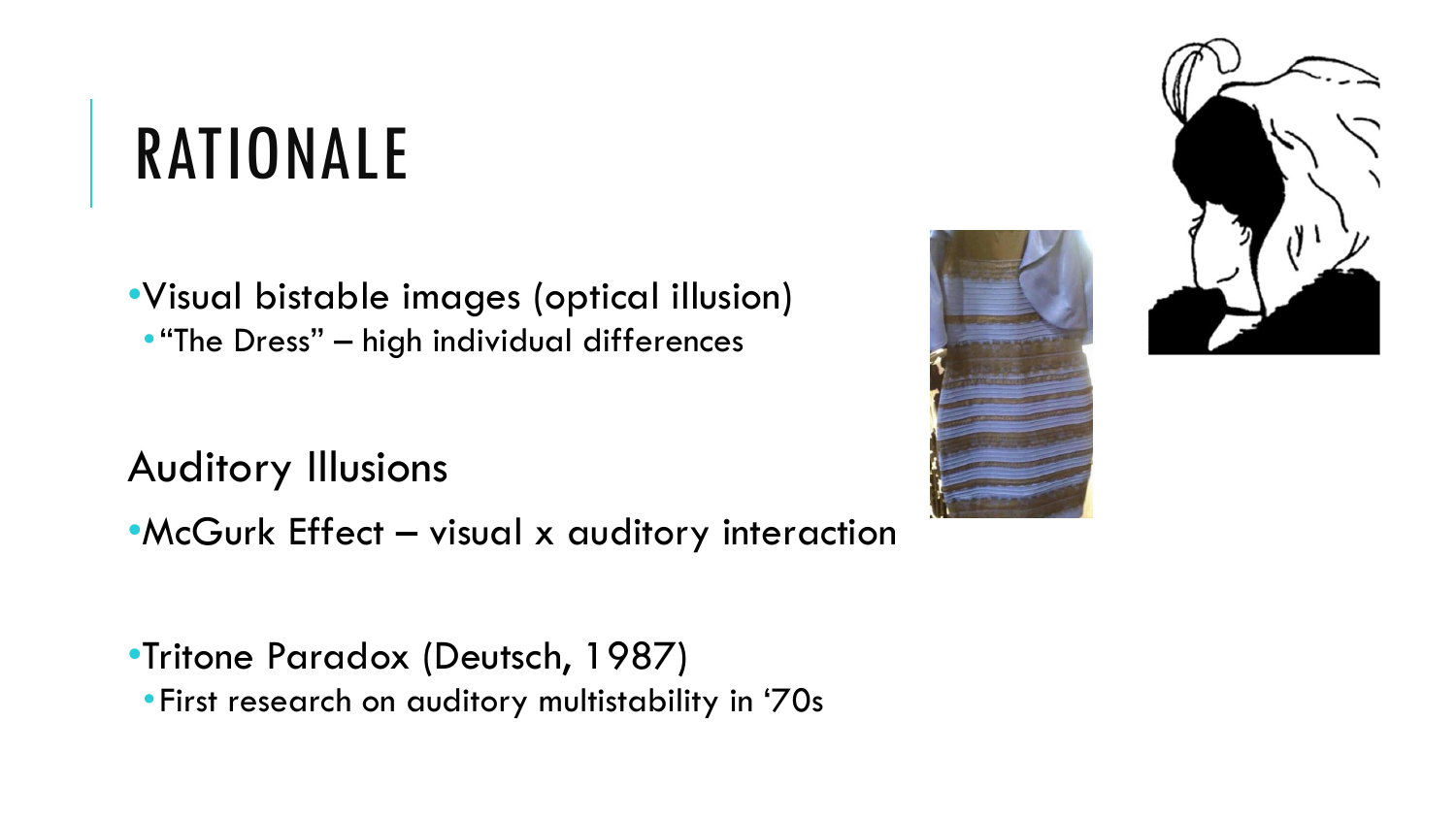#### THE LAUREL/YANNY PHENOMENON

Frequency, in kilohertz



#### The source "laurel"

A spectrogram of a vocabulary.com clip of the word "laurel" shows strong lower frequencies and relatively faint higher frequencies.

#### An ambiguous recording

Playing the "laurel" clip over speakers and rerecording it introduced noise and exaggerated the higher frequencies.

Those higher frequencies may have led to confusion over whether the word was Laurel or Yanny.

#### A simulated "Yanny"

For comparison, a spectrogram of the same vocabulary.com voice saying "Yanny" shows a similar pattern of strong high frequencies.

The spectrogram was created by merging clips of the voice saying "Yangtze" and "uncanny."

#### The New York Times, 2018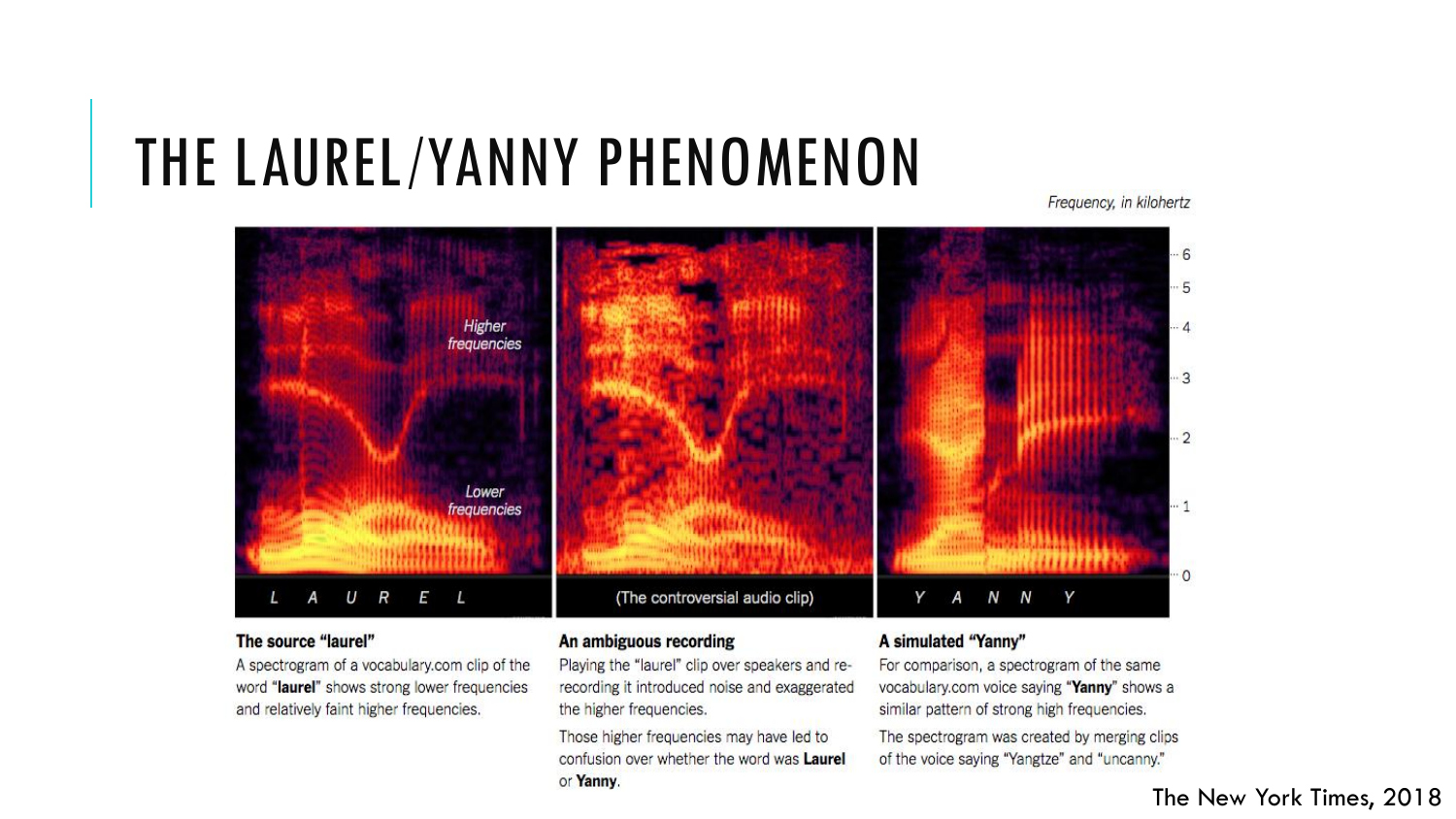#### 46 participants, mostly Intro to Psychology students

**Tested individually with speakers** 



EXPERIMENT 1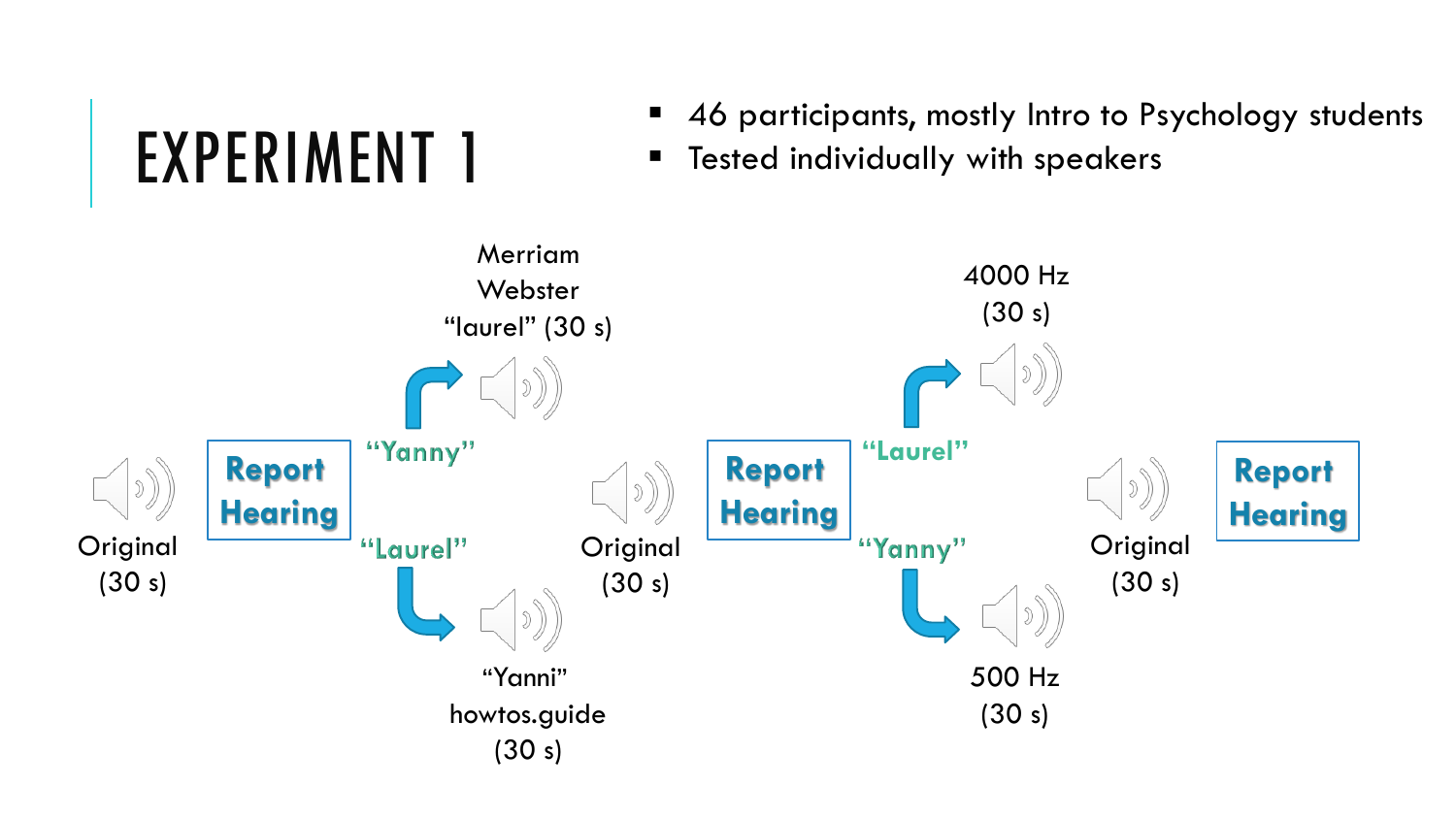# RESULTS

- •10 participants (21.7%) switched at some point
	- •5 after repeated word only
	- •1 after pitch only
	- •4 switched twice

•80% of "switchers" heard Yanny initially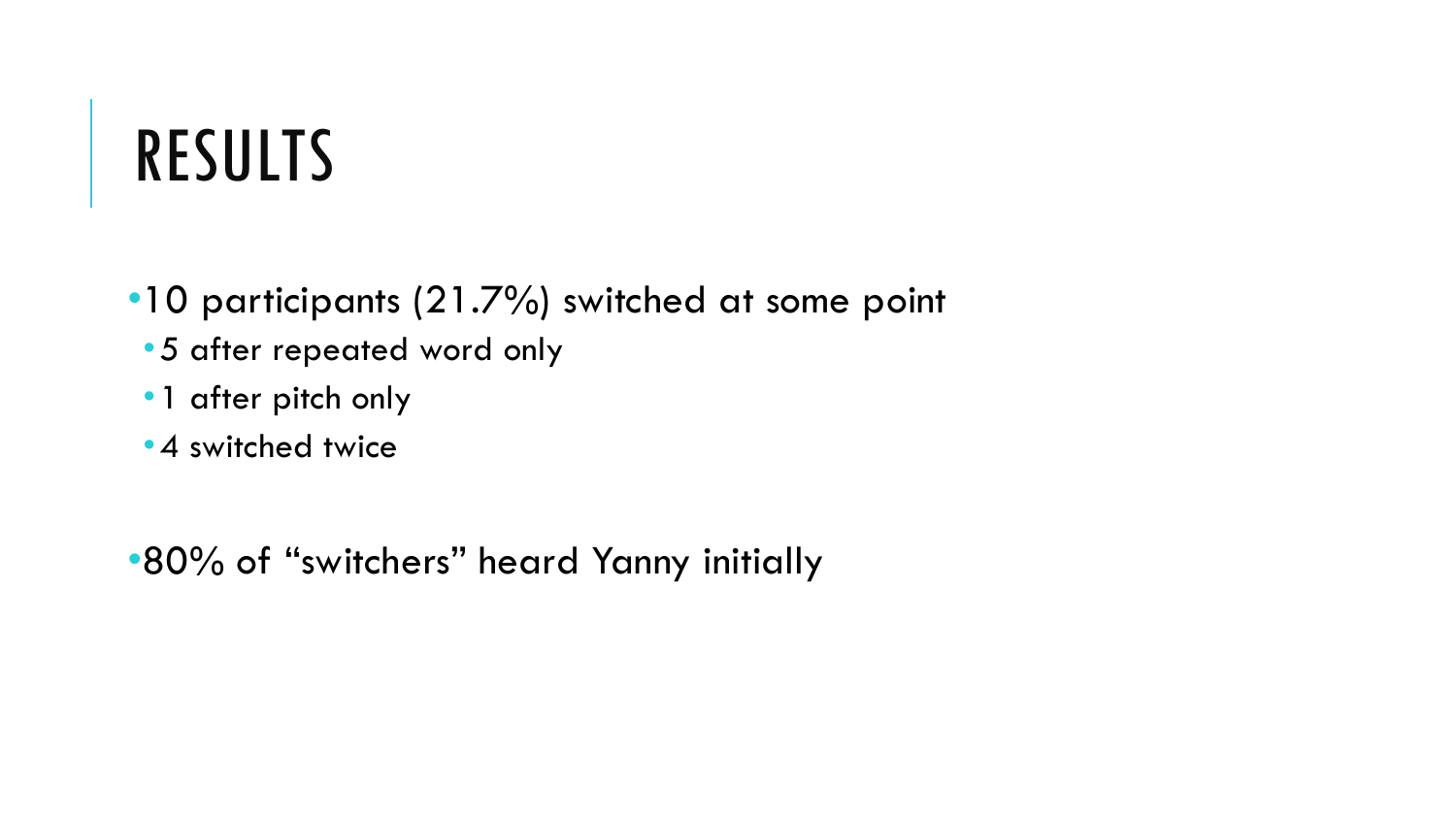## WHY THESE PRIMES



•Bosker (2018) published during our study

- •Neural adaptation theory
	- •Decreased response to repeated stimuli

•What effect would these primes have on everyone?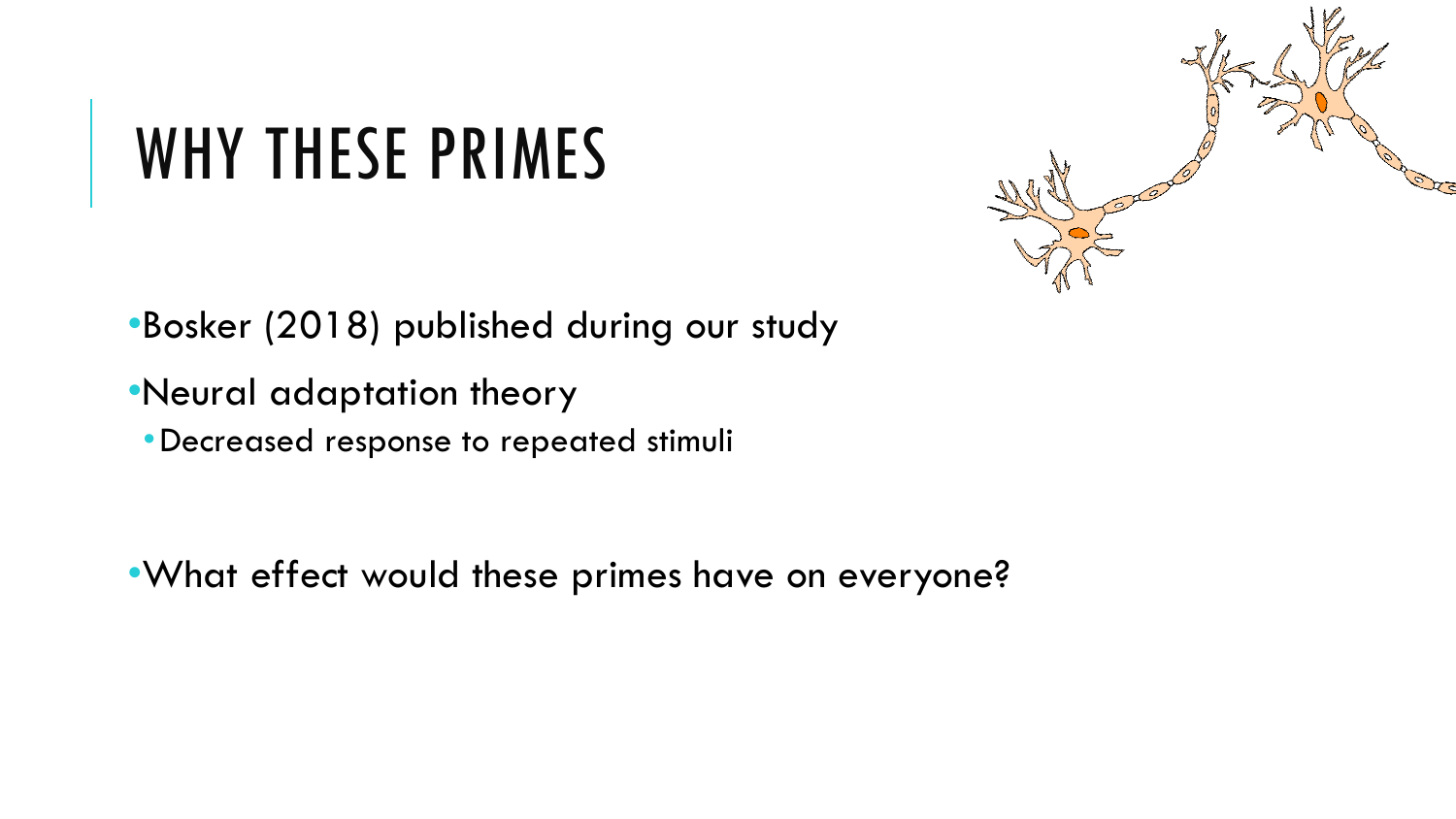## EXPERIMENT 1A

#### ■63 Intro to Psychology students **"Group setting and preselected primes**



#### Results:

- •15.87% switched
	- •14.3% after word prime
	- •4.8% after pitch prime
- •All switched from Yanny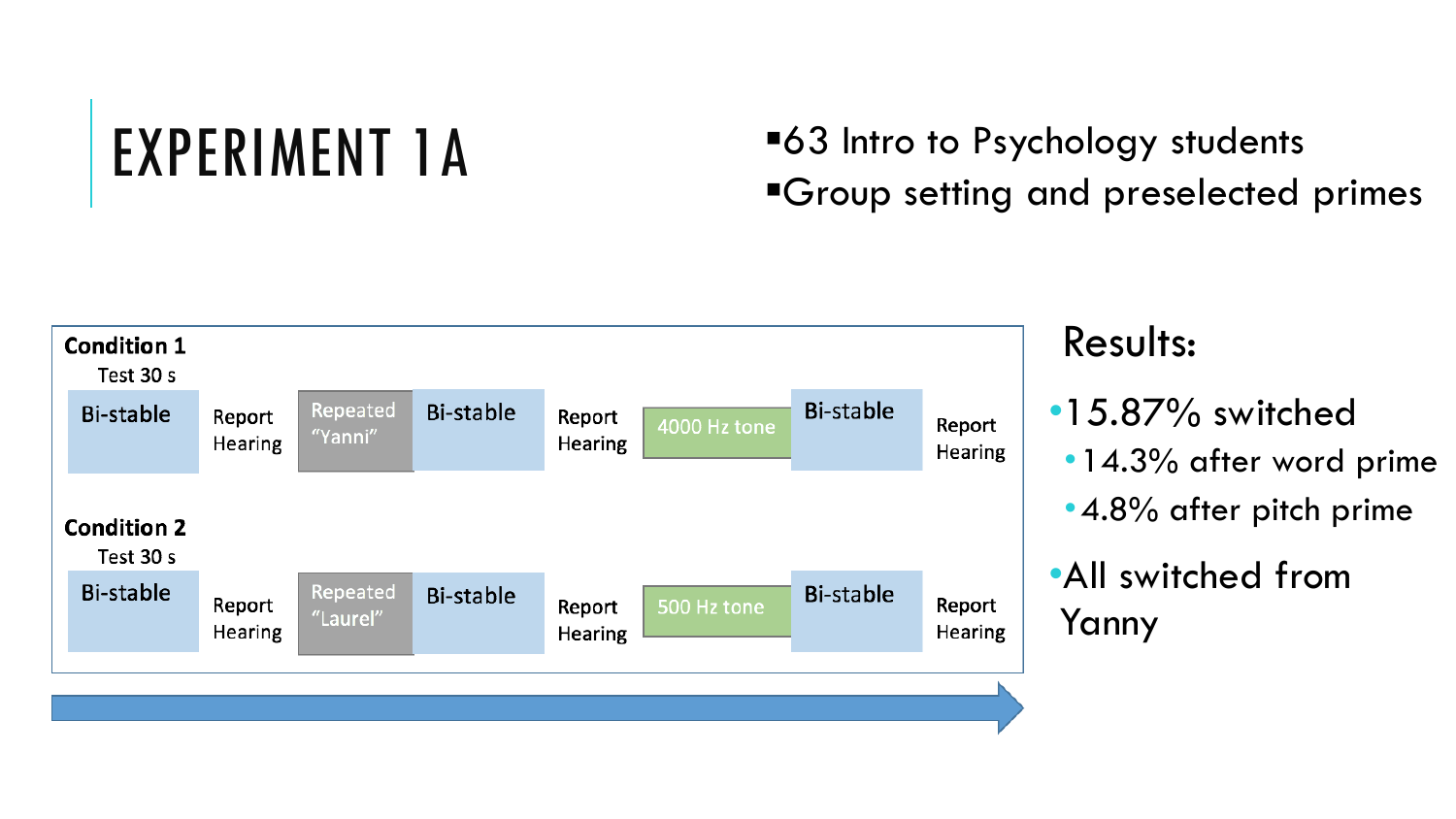## EXPERIMENT 2

High-pitch

 $\left(\left(\circ\right)$ 

precursor

Low-pitch

 $| 2)$ 

precursor

•Replication of Bosker (2018)

•Added additional condition: 3x repeated precursor

 $\begin{pmatrix} 0 \end{pmatrix} \qquad \qquad \begin{pmatrix} 0 \end{pmatrix} \qquad \qquad \begin{pmatrix} 0 \end{pmatrix} \qquad \qquad \begin{pmatrix} 0 \end{pmatrix} \qquad \qquad \begin{pmatrix} 0 \end{pmatrix}$  $(\mathbb{C}^{\mathbb{C}})$  $(\circ)$  $(\cdot | \cdot)$ 1 2 3 4 5 6 7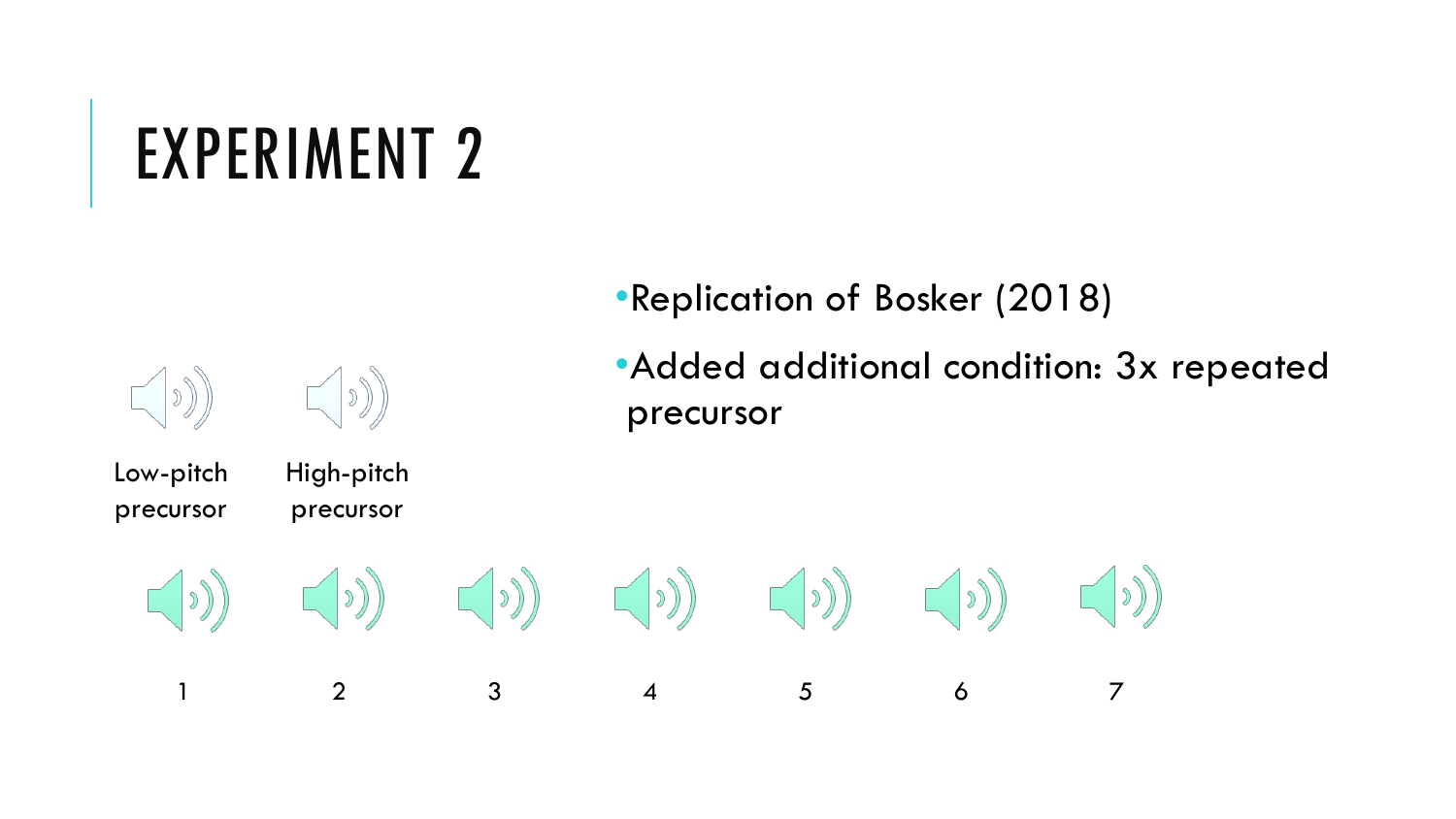## RESULTS

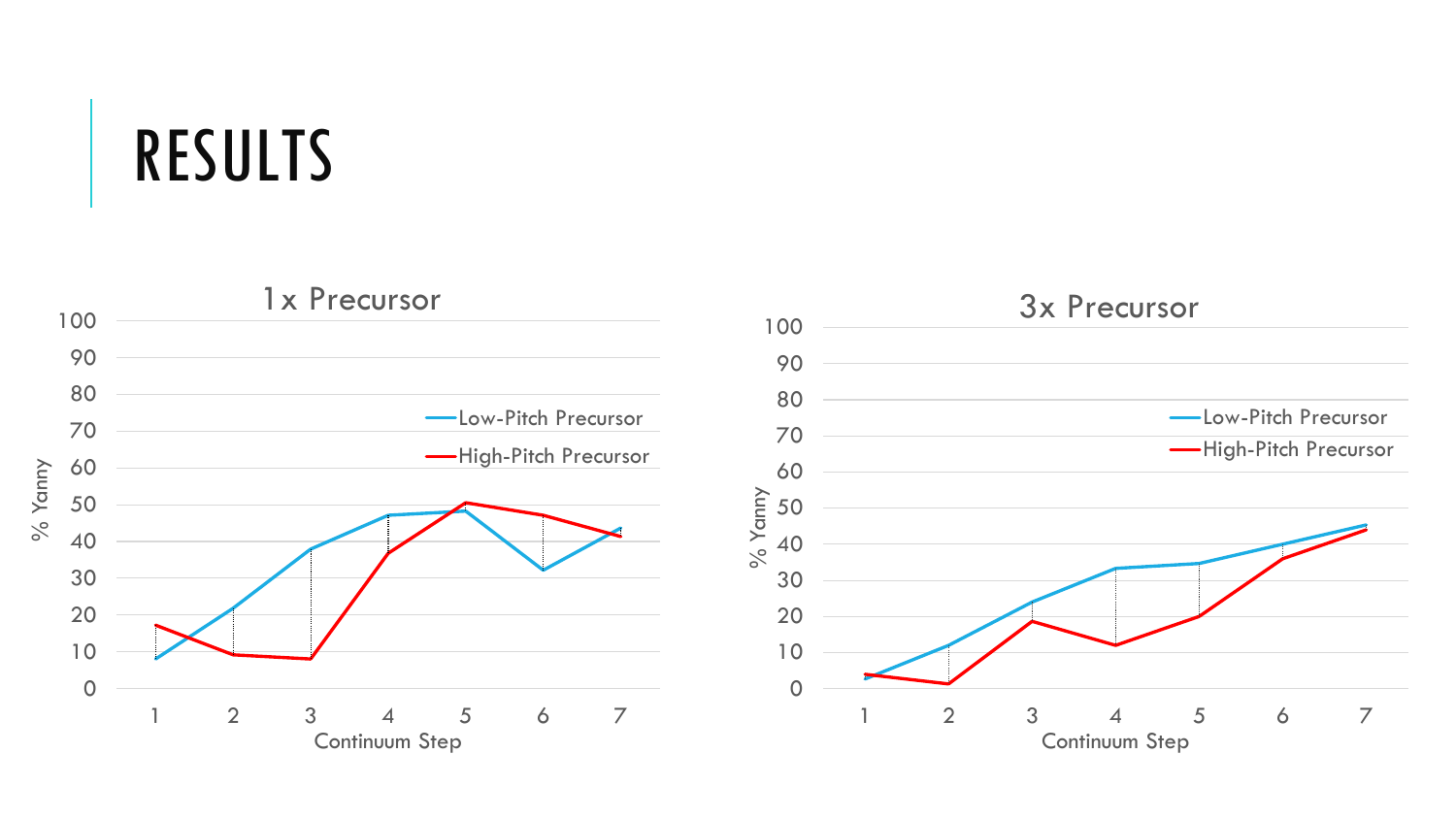#### RESULTS